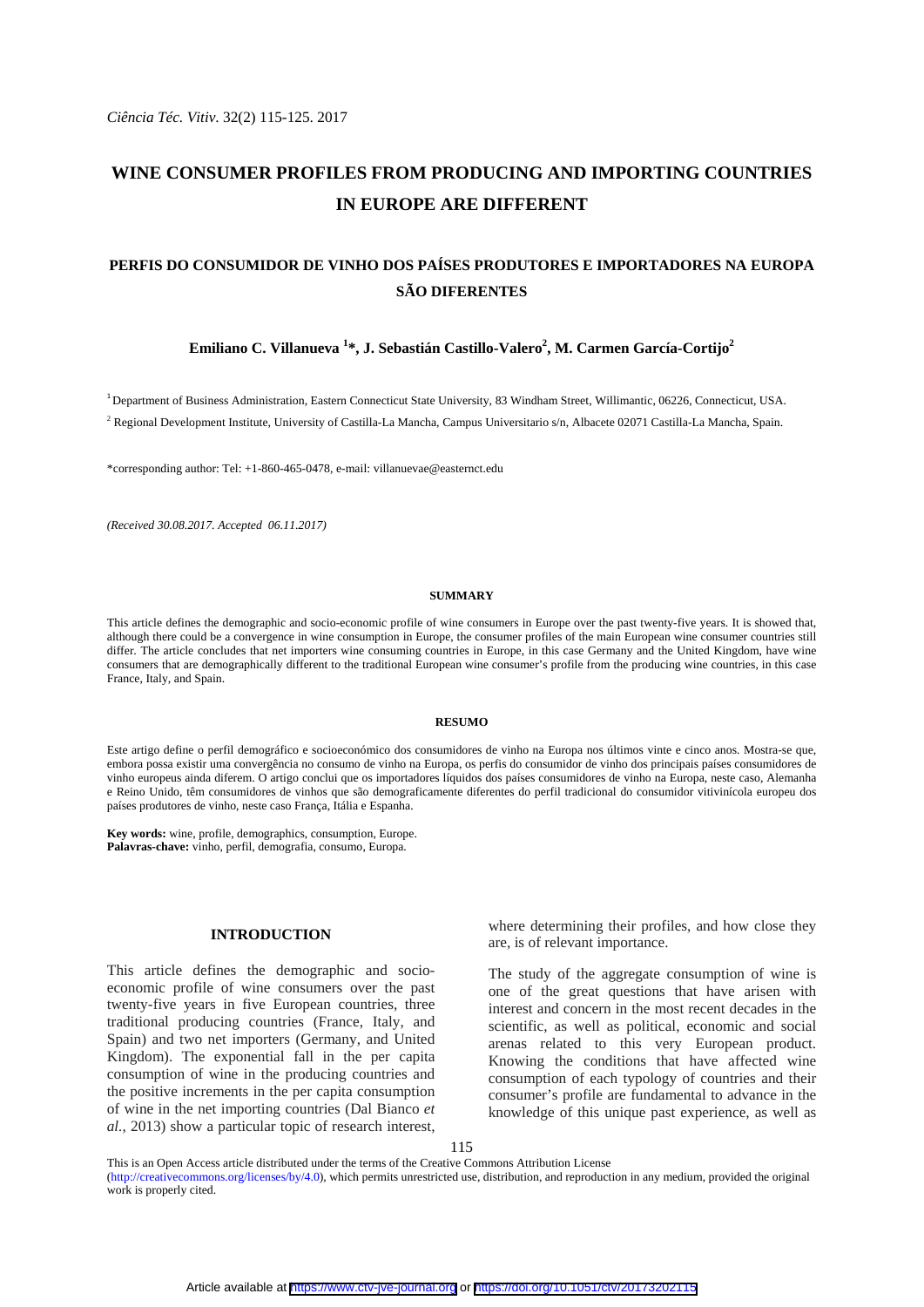to know the future prospects that are opened on the subject and in this sector so important for the agrifood and distribution industries.

The objective of this research is to analyze how the European wine demand is impacted by the variables that define, on one hand, the environment of wine consumption and, on the other hand, the characteristics of the wine consumer. The dynamics followed by two large groups of European wine consumers, three traditional producing countries (France, Italy, and Spain) and two net importers (Germany, and United Kingdom), are compared.

Similar to what Villanueva *et al.* (2015) studied for the American wine consumer of the last decades of the  $20<sup>th</sup>$  century and the beginning of this  $21<sup>st</sup>$  century, this article presents a historical, empirical, and econometric description of European wine consumer's demographic and socioeconomic characteristics within the years 1990 and 2014. Data analyzed and correlated correspond to official European Census variables (age, gender, household income, and level of education), and European wine industry variables (wine consumption in volume and per capita, and production). In this article, wine has been treated as a homogeneous good, while acknowledging that there are several wine categories; the data set on "wine consumption in volume" by Euromonitor (2015) does not discriminate by type of wine, it only accounts the total liters of wine consumed during a year.

The article is structured as follows. Section two presents the materials and methods, with sub-sections dedicated to the literature review and the model specification, in which the empirical model, the database, and the methodology are explained. Section three provides and discusses the econometric results. Finally, the conclusion, and the references are presented.

### **MATERIAL AND METHODS**

### **Literature review**

Wine consumption data is constantly observed and collected by international organizations such as the O.I.V. (International Organization of Vine and Wine), the F.A.O. (Food and Agriculture Organization), and the W.H.O. (World Health Organization). Most academic literature based on wine consumer behavior concentrates in empirical studies that examine European, American, and international wine consumers' behavior and its characteristics. This vast

literature deals with consumers' responses to price changes (Antoniolli *et al.*, 2011; Estrella Orrego *et al.*, 2012, Caracciolo *et al.*, 2013, to name a few); the influence of specific geographical traits and other qualitative wine characteristics on consumer preference (Lockshin *et al.*, 2006; Gallet, 2007; Casini *et al.*, 2009a; Mora and Moscarola, 2010; Tempesta *et al.*, 2010; Bernabéu *et al.*, 2012, to name a few); ways in which differences between products are communicated to the public (Boatto *et al.*, 2011; Sam and Thompson, 2012; Sirieix *et al.*, 2013, to name a few); the effects of state laws and taxes on the consumption of wine (Folwell *et al.*, 1991; Smith and Mitry, 2006, to name a few), and the launch of promotional campaigns to boost wine consumption in emerging wine consuming countries (Duarte Alonso, 2012; Pappalardo *et al.*, 2013; Barisan *et al.*, 2015, to name a few).

Also, some authors (Smith and Mitry, 2007; Mitry and Smith, 2009; Anderson, 2010) believe that the globalization process is leading to a convergence in wine consumption patterns by structuring similar models of consumption. This hypothesis of world convergence in wine consumption was tested and corroborated by Aizenman and Brooks (2005) from a tasting perspective, and Dal Bianco *et al.* (2013) in quantitative and culturally terms. Some studies have empirically investigated the convergence of wine consumption in a certain geographical area and its historical evolution (i.e. Smith and Skalnik, 1995 for the E.U and the U.S.; Smith *et al.*, 1999 and Smith and Mitry, 2007 for the E.U.; Dal Bianco *et al.* 2013 for the world).

The wine consumption literature shows that France, Italy and Spain are mature countries in terms of wine consumption, with a vast presence of wine in everyday life. The literature also agrees that Germany and the United Kingdom are growing in their wine consumption levels, and have not reach maturity. The literature shows a convergent process has happened within wine consumption in Europe (Smith and Skalnik, 1995; Bentzen *et al.*, 1998; Smith *et al.*, 1999; Bentzen *et al.*, 2001; Smith and Mitry, 2007; Smith and Mitry, 2012).

Still, while the majority of the literature emphasizes wine consumer behavior, the topic of wine consumer demographics presents itself as a distinctive and original area of research. There have been only a few rigorous academic studies of wine consumers and the determination, in some extent, of their demographic and socioeconomic profile. Some research has been done referred to wine consumer profiles in the United Kingdom (Ritchie, 2007; Phillips and Wilson, 2016), in Spain (Gil and Sánchez, 1997; De-Magistris *et al.*,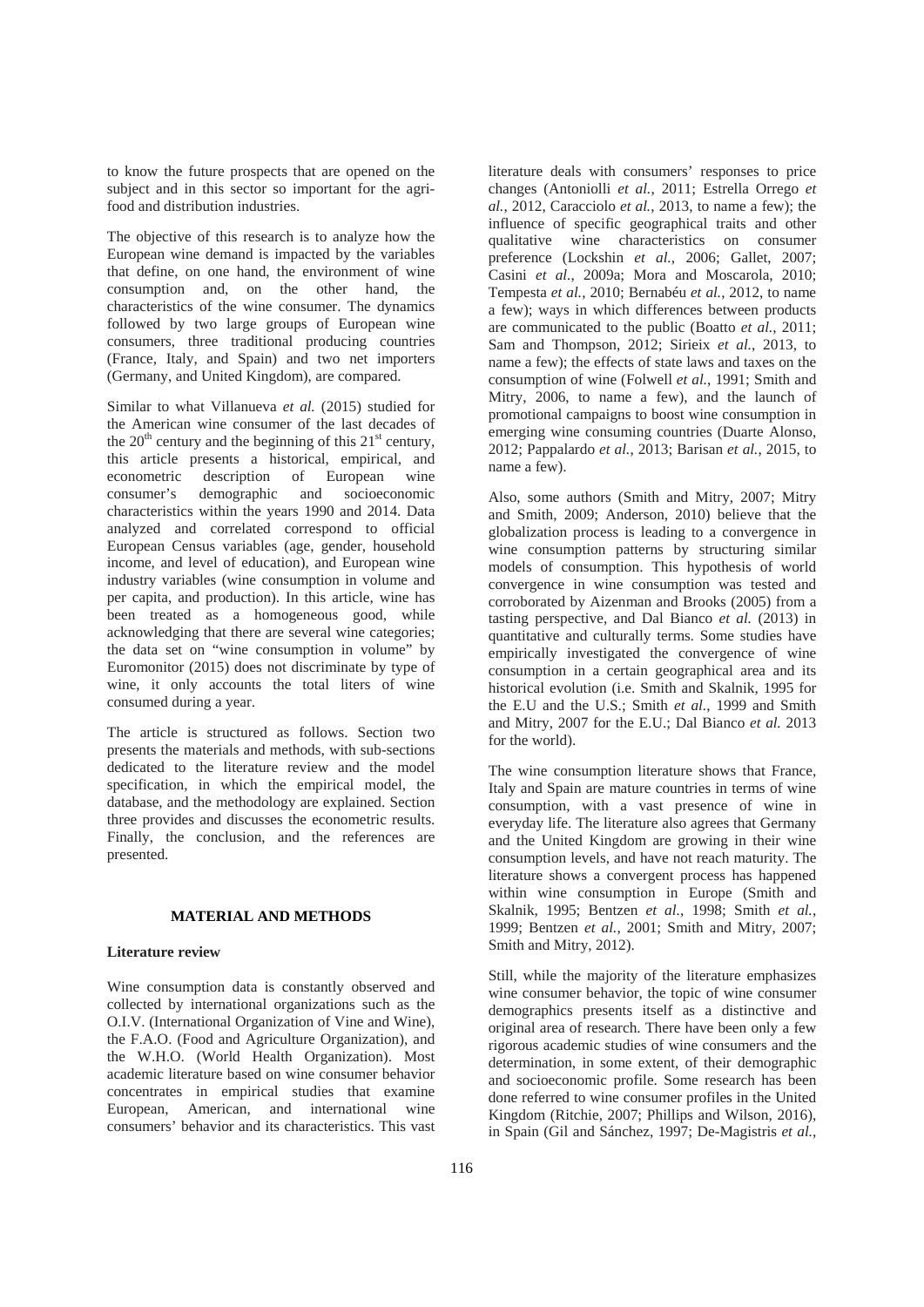2014), in Italy (Casini *et al.*, 2009b), in France (Summerfield, 2013), in Germany (Szolnoki and Hoffmann, 2014; Wiedmann *et al.*, 2014), in Australia and New Zealand (Bruwer *et al.*, 2002; Johnson and Bruwer, 2003; Thomas and Pickering; 2003; Bruwer and Li, 2007), in Argentina (Yvon, 2007), in South Africa (Ndanga *et al.*, 2009), in China (Camillo, 2012), in Chile (Palma *et al.*, 2014), and in the U.S. (Hussain *et al.*, 2006; Villanueva *et al.*, 2015). These papers employ different techniques to understand domestic consumer demographics and provide a description of wine consumer profiles, mainly using psychographic variables and qualitative analysis, and in very few cases, quantitative analysis.

This article contributes to the field of wine consumer demographics by defining a demographic and socioeconomic profile of wine consumers in Europe from 1990 and until 2014 through a quantitative, econometric analysis, the first study of its kind to our knowledge. Developing a profile of the wine consumer of Europe by analyzing socioeconomic and demographic data is a viable intent of identifying which consumers are more likely to buy wine. This article is one of the initial efforts to quantify the demographic profile of wine consumers in Europe by using European Census data and, this is, therefore, its major contribution to the analysis of wine consumption in Europe.

This article defines and compares the demographic and socio-economic profile of wine consumers over the past twenty-five years in five European countries, three traditional producing countries (France, Italy, and Spain) and two net importers (Germany, and United Kingdom).

### **Model specification**

For this empirical study, a panel of variables referring to the consumption of wine from five European countries, France, Italy, Spain, the United Kingdom and Germany has been designed. These countries, traditionally consumers, account for 78% of the E.U. consumption of wine and 39% of the world consumption of wine (OIV, 2015). The period 1990- 2014 is studied, forming a balanced panel where the variables specified are listed in Table I.

The *Environment Variables* selected, WPX (Wine Price), PROD (Wine Production) and CAP (Agricultural State Policies), influence wine consumers. The variable Wine Price is used in the studies of Lockshin *et al.* (2006), Gallet (2007), Camillo (2012), and Salvador (2016), among others, to conclude that prices are a significantly impactful variable on wine consumption. The variable Wine Production is introduced because, as Briz i Godino (2002) points out, "we cannot understand any production without consumption and vice versa, if the aim is to recognize the economic dynamics". Finally, the variable Agricultural State Policies is important and representative of the wine consumption environment since the wine sector has historically been regulated in Europe (Castillo *et al.*, 2014). In this sense, authors like Castillo and Rodriguez (2009) mention the influence that Agriculture State Policies have into the consumption of wine.

The *Consumer Variables,* intrinsic to the individual, are income level, age, sex, level of education, marital status, and beer consumption. These variables identify and describe the consumer profile and its evolution. Authors such as Bardaji (1993) conclude that significant variables in wine consumption were income, a married status, and higher education studies. In terms of wine consumption demographic patterns in the US, authors like Martín de Mulas (2009) and Thach (2014) coincide that at the beginning of this century is when, in addition to a married status, feminine gender and a lower age, closer to 21 (the new generations) identify and describe the American consumer. Other authors such as Hussain et al (2006) agree that the wine consumption growth in the US has been significant because of the major consumption of the younger population. Gallego (2014) points out that large consumers continue to have the highest family income. Camillo (2012) indicates that level of studies is an important factor influencing the buying and consumption behavior of Chinese wine consumers.

Finally, the *Contribution Variables* have been introduced because, as Lockshin et al (2006) points out, "the incorporation of geographic factors together with the brand and price allow us to measure the sensitivity of the wine consumer". The incorporation of these dichotomous variables allows the modeling of characteristics of the transverse units that do not change over time but which do affect the result of our interest (Aparicio and Márquez, 2005).

The descriptive statistics of the variables are included in Table II. As it can be seen, there is a wide range of variation of results, fundamentally for two reasons.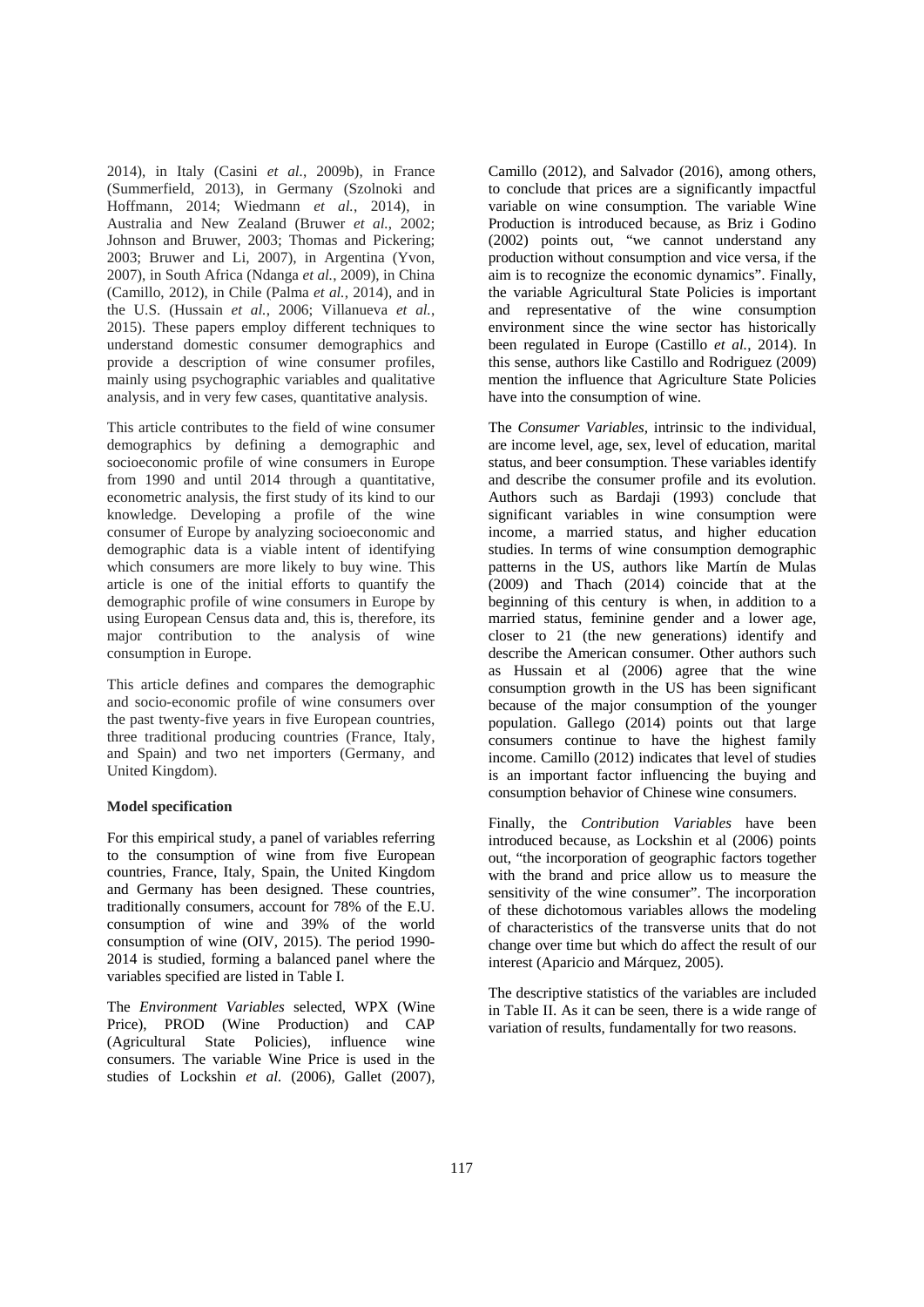# **Table I**

# Variables of the Empirical Model

*Variáveis do modelo empírico* 

| Variables                                                                              | Abbreviation               | Typology                                                 | Description and Source                                                                                                                                                                                                                                                                                                                                                                                                                                 |
|----------------------------------------------------------------------------------------|----------------------------|----------------------------------------------------------|--------------------------------------------------------------------------------------------------------------------------------------------------------------------------------------------------------------------------------------------------------------------------------------------------------------------------------------------------------------------------------------------------------------------------------------------------------|
| <b>Dependent Variable</b><br>Wine Consumption                                          | Y                          | Continuous                                               | Wine Consumption (liters per capita)<br>Source: Anderson and Nelgen (2011) and Euromonitor<br>(2015)                                                                                                                                                                                                                                                                                                                                                   |
| <b>Environment Variables</b><br><b>Wine Price</b>                                      | WPX                        | Continuous                                               | Wine Unit Price per Liter $(\epsilon)$<br>Source: Euromonitor (2015)                                                                                                                                                                                                                                                                                                                                                                                   |
| Production                                                                             | <b>PROD</b>                | Continuous                                               | Wine Production (liters)<br>Source: Anderson and Nelgen (2011) and Euromonitor<br>(2015)                                                                                                                                                                                                                                                                                                                                                               |
| CAP1999                                                                                | CAP99                      | Discrete                                                 | Common Agricultural Policy (CAP) of 1999, 0: 1990 to<br>1999; 1: 2000 to 2008, 0: 2009-2014                                                                                                                                                                                                                                                                                                                                                            |
| <b>CAP2008</b><br><b>Consumer Variables</b>                                            | CAP <sub>08</sub>          | Discrete                                                 | Common Agricultural Policy (CAP) of 2008; 0: 1990 to<br>2008; 1: 2009 to 2014                                                                                                                                                                                                                                                                                                                                                                          |
| Income                                                                                 | <b>INCO</b>                | Continuous                                               | Average Real Household Income $(\epsilon)$<br>Source: Euromonitor (2015)                                                                                                                                                                                                                                                                                                                                                                               |
| Age                                                                                    | AGE                        | Discrete                                                 | 1: If the highest rate of variation of the population is<br>between 21-30 years<br>2: If the highest rate of variation of the population is<br>between 31-40 years<br>3: If the highest rate of variation of the population is<br>between 41-50 years<br>4: If the highest rate of variation of the population is<br>between 51-60 years<br>5: If the highest rate of variation of the population is 60<br>and $+$ years<br>Source: Euromonitor (2015) |
| Gender                                                                                 | <b>GEN</b>                 | Discrete                                                 | 1: If the highest rate of variation of the population is<br>masculine<br>2: If the highest rate of variation of the population is<br>feminine<br>Source: Euromonitor (2015)                                                                                                                                                                                                                                                                            |
| Education                                                                              | <b>EDUC</b>                | Discrete                                                 | 1: If the highest rate of variation of the population is high<br>school's educated<br>2: If the highest rate of variation of the population is<br>bachelor's educated<br>Source: Euromonitor (2015)                                                                                                                                                                                                                                                    |
| Marital Status -<br>Married                                                            | <b>CSMAR</b>               | Continuous                                               | <b>Married Couples</b><br>Source: Euromonitor (2015)                                                                                                                                                                                                                                                                                                                                                                                                   |
| <b>Beer Consumption</b>                                                                | <b>BEER</b>                | Continuous                                               | Beer Consumption (liters per capita)<br>Source: Euromonitor (2015)                                                                                                                                                                                                                                                                                                                                                                                     |
| <b>Contribution Variables</b><br>France<br>Italy<br>Spain<br>United Kingdom<br>Germany | FR<br>IT<br>SP<br>UK<br>DE | Discrete<br>Discrete<br>Discrete<br>Discrete<br>Discrete | 1: France: 0: rest of countries<br>1: Italy; 0: rest of countries<br>1: Spain; 0: rest of countries<br>1: United Kingdom; 0: rest of countries<br>1: Germany; 0: rest of countries                                                                                                                                                                                                                                                                     |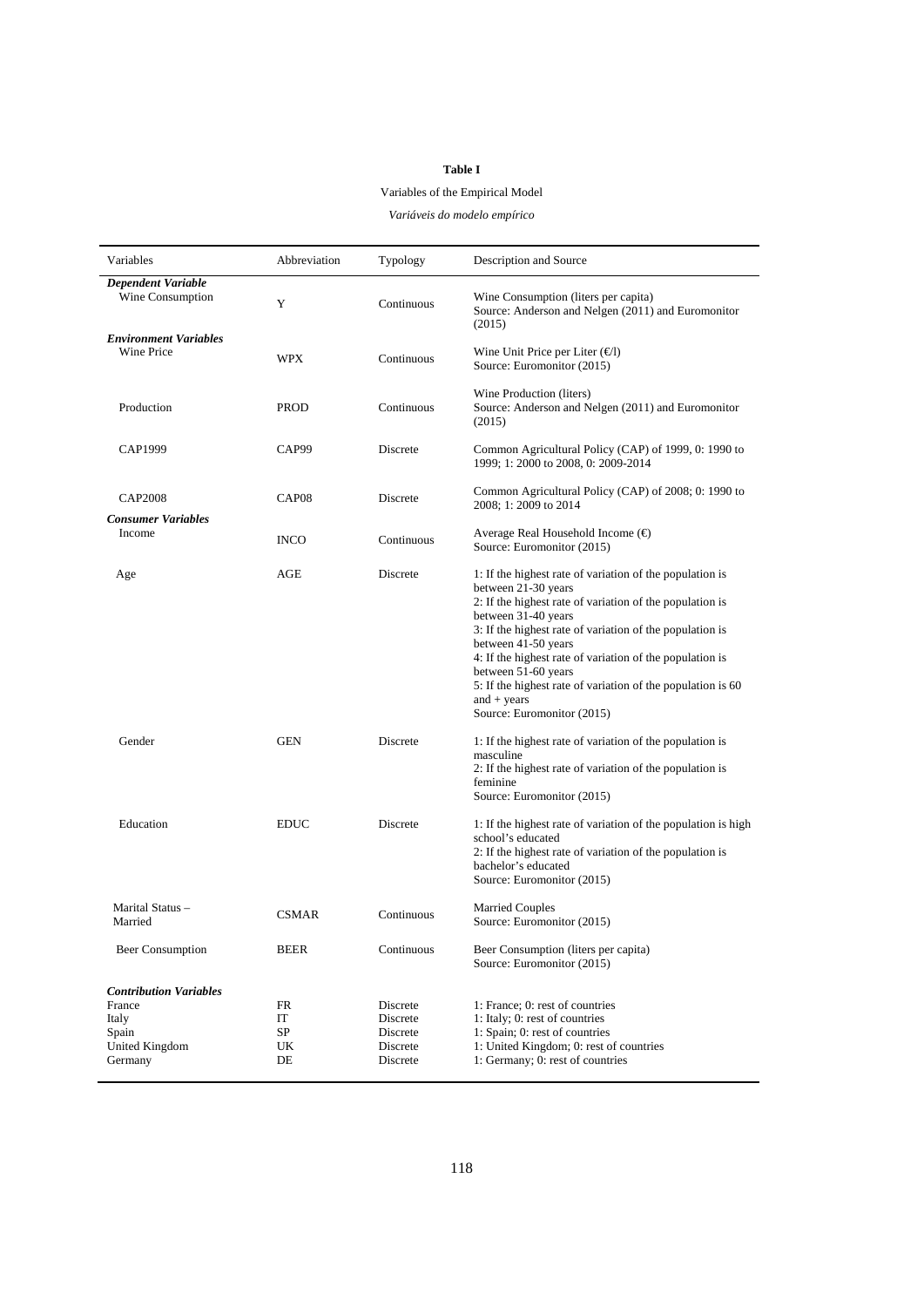### **Table II**

Descriptive statistics of the variables

| Estatística descritiva das variáveis |  |
|--------------------------------------|--|
|--------------------------------------|--|

| <b>Dependent</b>                                |             |              |              |              |              | Typical              |
|-------------------------------------------------|-------------|--------------|--------------|--------------|--------------|----------------------|
| <b>Variables</b>                                | $\mathbf N$ | Minimum      | Maximum      | Media        |              | Deviation            |
| Y                                               | 125         | 11.2         | 74.5         | 33.99592     |              | 15.02287             |
| Independent<br><b>Variables</b><br>(Continuous) | ${\bf N}$   | Minimum      | Maximum      | Media        |              | Typical<br>Deviation |
| <b>WPX</b>                                      | 125         | 1.330864     | 10.6         | 4.787681     |              | 3.376747             |
| <b>PROD</b>                                     | 125         | 1000000      | $6.58e+09$   | $2.98e+09$   |              | $2.22e+09$           |
| <b>INCO</b>                                     | 125         | 8442.8       | 36099.4      | 24692.83     |              | 6848.612             |
| <b>MSMAR</b>                                    | 125         | $-165100$    | 267800       | 1811.689     |              | 73485.15             |
| <b>BEER</b>                                     | 125         | 25.3         | 145.5        | 71.78176     |              | 37.66911             |
| Independent<br><b>Variables</b><br>(Discrete)   | Freq $(=0)$ | Freq. $(=1)$ | Freq. $(=2)$ | Freq. $(=3)$ | Freq. $(=4)$ | Freq. $(=5)$         |
| <b>CAP99</b>                                    | 80          | 45           |              |              |              |                      |
| <b>CAP08</b>                                    | 95          | 30           |              |              |              |                      |
| AGE                                             |             | $\mathbf{0}$ | 18           | 30           | 50           | 22                   |
| <b>GEN</b>                                      |             | 13           | 107          |              |              |                      |
| <b>EDUC</b>                                     |             | 75           | 45           |              |              |                      |
| FR                                              | 100         | 25           |              |              |              |                      |
| IT                                              | 100         | 25           |              |              |              |                      |
| SP                                              | 100         | 25           |              |              |              |                      |
| UK                                              | 100         | 25           |              |              |              |                      |
| DE                                              | 100         | 25           |              |              |              |                      |

The first reason is that the large producing countries are mixed with others that are not significant producers. France, Italy and Spain, which account for 47.8% of world production and 81% of the European Union, are mixed with the United Kingdom and Germany accounting for only 3.3% of world production and 6% of the European Union (OIV, 2015). In 2014, the first wine producing country was France with 46.7 million hL, followed by Italy with 44.7 million hL, and Spain with 41.6 million hL. To a further distance was Germany with 9.2 million hL, and the United Kingdom with 1.4 million hL (OIV, 2015).

The second reason is that these two groups, France, Italy, and Spain in one side, and Germany and the United Kingdom in the other, show different behaviors in wine consumption. A consumption tendency function is calculated,  $Y_{\text{tr}} = \theta_0 + \theta_1 t_{\text{tr}}$ , where *Y* is the consumption of wine in each country *i*  (data from Anderson and Nelgen 2011 and

Euromonitor 2015). France, Italy and Spain have a tendency,  $\theta_1$ , that decreases between 1990 and 2014:  $\theta_1$  = -1.49,  $\theta_1$  = -0.73 and  $\theta_1$  = -057, respectively. In contrast, the United Kingdom and Germany have a growing tendency,  $\theta_1 = 0.56$  and  $\theta_1 = 0.1671$ , respectively.

In order to complete this information and given the disparity of data, an analysis was carried out to establish the possible differences in consumption in all five countries; The analysis gave two groups of countries: Group I, producing and exporting countries (France, Italy and Spain), and Group II, net importing countries (United Kingdom and Germany). The nonparametric Mann-Whitney contrast has to be applied; the reason of its use is the rejection of the Null Hypothesis of Normality in the Kolmogorov-Smirnov test (with a Kolmogorov-Smirnov Z value of 4,966 and a p-value of 0). The contrast of two independent samples with a U value of Mann-Whitney of 194 and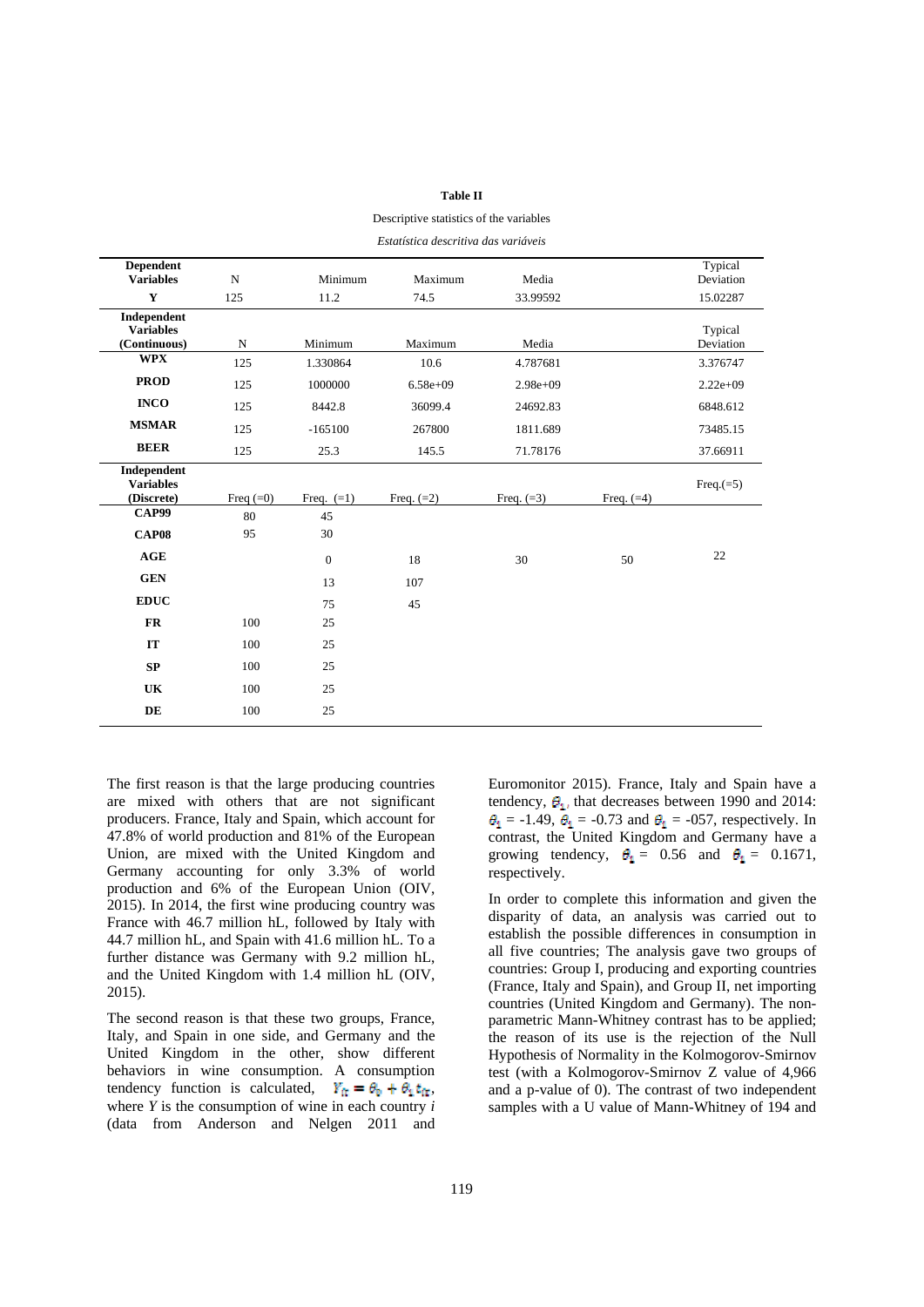a p-value of 0 indicates the existing difference in wine consumption between Group I and Group II.

Data analysis is completed by calculating the correlation between pairs of exogenous variables to avoid problems of linear dependence between them. Table III shows how the values of the coefficients are not relatively high, so as to affirm that there is no evidence of multicollinearity.

| Independent variable correlation coefficients         |              |              |              |                |              |              |              |              |              |              |              |           |              |              |           |
|-------------------------------------------------------|--------------|--------------|--------------|----------------|--------------|--------------|--------------|--------------|--------------|--------------|--------------|-----------|--------------|--------------|-----------|
| Coeficientes de correlação de variáveis independentes |              |              |              |                |              |              |              |              |              |              |              |           |              |              |           |
|                                                       | <b>BEER</b>  | <b>WPX</b>   | <b>PROD</b>  | $\mathbf{AGE}$ | <b>GEN</b>   | <b>CSMAR</b> | <b>INCO</b>  | <b>EDUC</b>  | <b>CAP99</b> | <b>CAP08</b> | UK           | FR        | SP           | IT           | DE        |
| <b>BEER</b>                                           | $\mathbf{1}$ | $-0.1312$    | $-0.5235$    | $-0.0194$      | $-0.4480$    | $-0.5092$    | $-0.0299$    | 0.1218       | 0.0137       | $-0.1084$    | 0.3006       | $-0.4816$ | 0.0270       | $-0.2742$    | 0.3328    |
| <b>WPX</b>                                            |              | $\mathbf{1}$ | $-0.1594$    | 0.2472         | 0.2736       | 0.3568       | 0.5063       | 0.4129       | 0.0400       | 0.0499       | 0.6008       | 0.3081    | $-0.4154$    | $-0.4090$    | $-0.3753$ |
| <b>PROD</b>                                           |              |              | $\mathbf{1}$ | $-0.1214$      | 0.2845       | 0.4225       | $-0.1107$    | $-0.3575$    | $-0.0183$    | $-0.0648$    | $-0.4658$    | 0.5025    | 0.0984       | 0.5188       | $-0.4642$ |
| $\mathbf{AGE}$                                        |              |              |              | $\,1$          | $-0.1065$    | $-0.0149$    | 0.4164       | 0.1725       | 0.0635       | 0.3654       | 0.1274       | 0.1274    | $-0.1582$    | $-0.1143$    | 0.0176    |
| <b>GEN</b>                                            |              |              |              |                | $\mathbf{1}$ | 0.4154       | $-0.1963$    | 0.2146       | 0.1592       | $-0.2322$    | 0.1743       | 0.1743    | 0.1072       | 0.1743       | $-0.6301$ |
| <b>CSMAR</b>                                          |              |              |              |                |              | 1            | $-0.1154$    | 0.3082       | $-0.0051$    | 0.0128       | 0.2312       | 0.2440    | 0.0490       | 0.4445       | $-0.3651$ |
| <b>INCO</b>                                           |              |              |              |                |              |              | $\mathbf{1}$ | 0.1794       | 0.2986       | 0.3902       | 0.1193       | 0.4369    | $-0.3449$    | $-0.1867$    | 0.1773    |
| <b>EDUC</b>                                           |              |              |              |                |              |              |              | $\mathbf{1}$ | 0.1822       | 0.1093       | 0.4455       | 0.0000    | 0.1291       | $-0.3873$    | $-0.3873$ |
| CAP99                                                 |              |              |              |                |              |              |              |              | $\mathbf{1}$ | $-0.4264$    | 0.0123       | $-0.0030$ | $-0.0030$    | $-0.0030$    | $-0.0030$ |
| CAP <sub>08</sub>                                     |              |              |              |                |              |              |              |              |              | 1            | 0.0092       | $-0.0023$ | $-0.0023$    | $-0.0023$    | $-0.0023$ |
| UK                                                    |              |              |              |                |              |              |              |              |              |              | $\mathbf{1}$ | $-0.2462$ | $-0.2462$    | $-0.2462$    | $-0.2462$ |
| ${\bf FR}$                                            |              |              |              |                |              |              |              |              |              |              |              | 1         | $-0.2525$    | $-0.2525$    | $-0.2525$ |
| ${\bf SP}$                                            |              |              |              |                |              |              |              |              |              |              |              |           | $\mathbf{1}$ | $-0.2525$    | $-0.2525$ |
| IT                                                    |              |              |              |                |              |              |              |              |              |              |              |           |              | $\mathbf{1}$ | $-0.2525$ |
|                                                       |              |              |              |                |              |              |              |              |              |              |              |           |              |              |           |

**DE** 1

**Table III** 

Taking into account this result, three models are estimated: a) a general model that integrates the five countries, and then b) a sub-model for the countries of Group I, and c) another sub-model for the countries of Group II.

Pooled Cross Section Time Series were used for the study to ensure a valid statistical inference. In particular, the Driscoll and Kraay correction was handled for the general model and for the Group I sub-model, while the Pooled OLS was used for the Group II sub-model.

To explain the variables that influence wine consumption in Europe, a model has been proposed, but not including the independent term,  $X_0$ , in order to avoid multicollinearity from the dummy variables ,  $IT_{\text{fr}}$ ,  $SP_{\text{fr}}$ ,  $UK_{\text{fr}}$  and  $DE_{\text{fr}}$ , .

Substituting  $X_{kit}$  by the set of exogenous variables is obtained:

$$
Y_{\rm fr} = \sum_{k=1}^{K} \beta_k X_{\rm RT} + u_{\rm fr} = \beta_1 W P X_{\rm fr} + \beta_2 P R O D_{\rm fr} + \beta_3 C A P 99_{\rm fr}
$$
  
+
$$
\beta_4 C A P 08_{\rm fr} + \beta_2 I N C O_{\rm fr} + \beta_4 A G E_{\rm fr} + \beta_7 G E N_{\rm fr}
$$
  
+
$$
\beta_2 E D U C_{\rm fr} + \beta_9 M S M A R_{\rm fr} + \beta_{10} B E E R_{\rm fr} + \beta_{11} F R_{\rm fr}
$$
  
+
$$
\beta_{12} I T_{\rm fr} + \beta_{13} S P_{\rm fr} + \beta_{14} U K_{\rm fr} + + \beta_{13} D E_{\rm fr} + u_{\rm fr}
$$
  
(1)

With *i=1,2, …, 5; t= 1990, 1991,…, 2014.* 

To explain the differences in consumption between Group I and Group II, two sub-models were estimated from model (1). The variables  $FR_{\text{ft}}$ ,  $IT_{\text{ft}}$ ,  $SP_{\text{ft}}$ ,  $UK_{\text{ft}}$ and  $DE_{\text{tr}}$  were deleted and the independent term,  $X_{\text{Dir}}$ was added. The equation to be estimated is: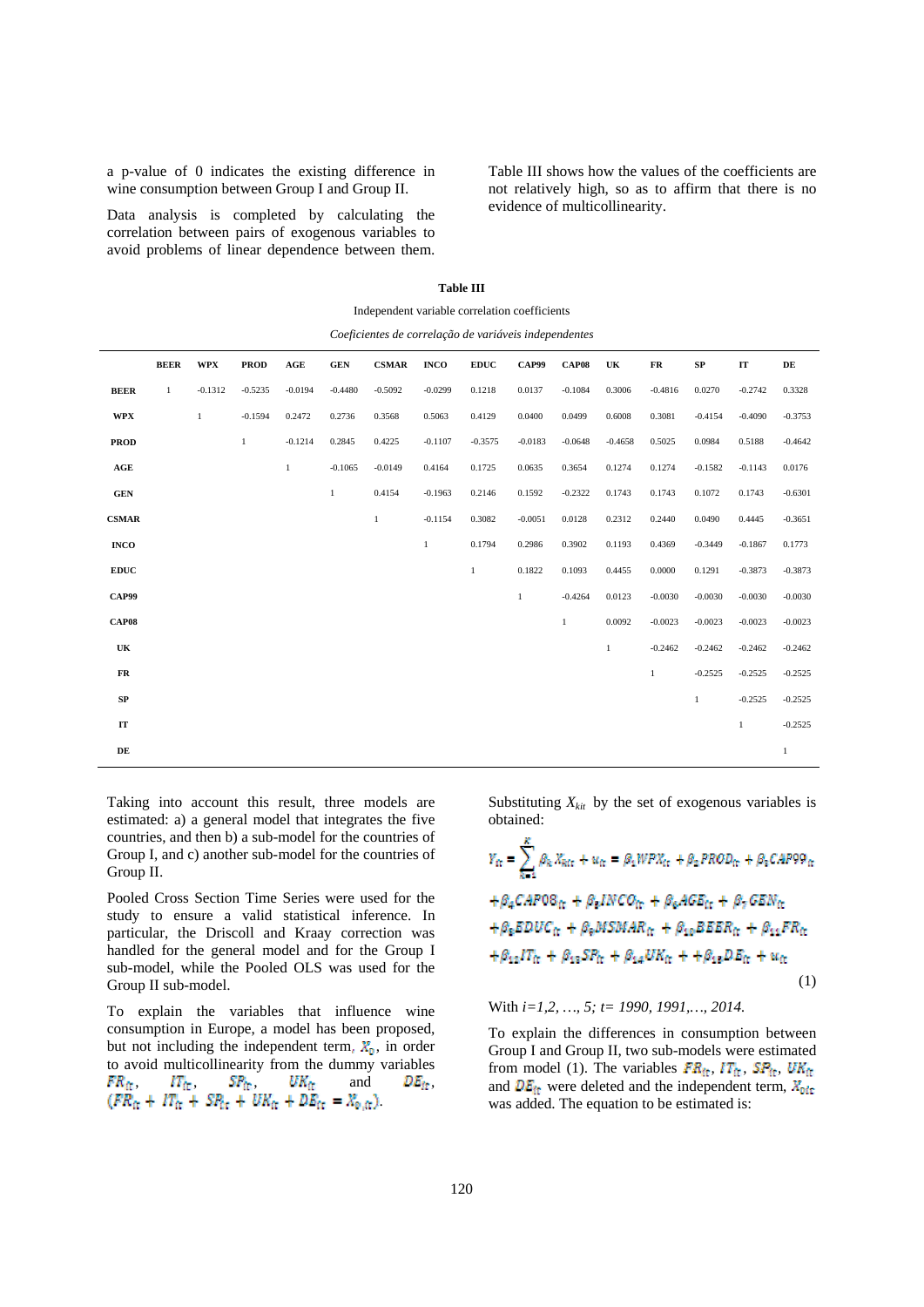$$
Y_{tt} = \sum_{k=0}^{K} \beta_k X_{kt} + u_{tt} = \beta_0 X_{0tt} + \beta_1 WPX_{tt} + \beta_2 PROD_{tt} + \beta_2 CAP99_{tt} + \beta_4 CAP08_{tt} + \beta_4 WPC0_{tt} + \beta_6 AGE_{tt} + \beta_7 GEN_{tt} + \beta_2 EDUC_{tt} + \beta_6 MSMAR_{tt} + \beta_{10} BBER_{tt} + u_{tt}
$$
\n(2)

With  $i=1,2,3$  (FR, IT, SP) for Group I and  $i=4$ , *5(UK, DE) for Group II; t= 1990, 1991,…, 2014.* 

The variable  $Y_{it}$  assumes the per capita consumption values. The independent variables handled are diverse and are classified into two categories. The first category is the *Variables of the Environment*: wine price (WPX), impact of European policies - Common Agricultural Policies (CAP99, CAP08), and country's wine production (PROD). The second set of variables are the *Variables of the Consumer*: income (INCO), age (AGE), gender (GEN), level of education (EDUC), marital status – married (MSMAR), and

beer consumption (BEER). In the general model, a third category is included: *Contribution Variables*: five dummies, one for each country, France (FR), Italy (IT), Spain (SP), United Kingdom (UK) and Germany (DE), in order to understand the contributions and differences of the five countries in terms of wine consumption.

### **RESULTS AND DISCUSSION**

The Wald, Wooldridge and Breusch-Pagan tests identified, for the general model and the sub-model Group I, respectively, heteroskedasticity, autocorrelation and contemporary correlation. In contrast, the sub-model Group II made up of the countries of Germany and the United Kingdom showed errors either independent of each other or distributed identically with constant variance  $\sigma_{\mu}^2$ (Table IV).

#### **Table IV**

Results of Wald Test, Wooldridge Test and Breusch-Pagan Test

*Resultados do Teste de Wald, do Teste de Wooldridge e do Teste de Breusch-Pagan* 

|                           | <b>Wald Test</b>               | <b>Wooldridge Test</b>        | <b>Breusch and Pagan Test</b> |
|---------------------------|--------------------------------|-------------------------------|-------------------------------|
| <b>General model</b>      | chi2 $(5) = 58.54$ Prob>chi2 = | $F(1, 4) = 82.073$ Prob > F = | $chi2(10) = 25.019$           |
|                           | 0.0000                         | 0.0008                        | $Pr = 0.0053$                 |
| <b>Group I sub-model</b>  | chi2 (3) = 6.78 Prob>chi2 =    | $F(1, 2) = 65.735$            | $chi2(3) = 13.134$            |
|                           | 0.0188                         | $Prob > F = 0.0149$           | $Pr = 0.0044$                 |
| <b>Group II sub-model</b> | chi2 $(2) = 0.63$              | $F(1, 1) = 9.419$             | $chi2(1) = 0.099$             |
|                           | Prob>chi2 = $0.7307$           | $Prob > F = 0.2005$           | $Pr = 0.7532$                 |

p-valor ≤0.05 H0 is rejected: constant variance, nule autocovariances, transversal independence

Regarding the probable problems of heteroscedasticity, autocorrelation and contemporary correlation, three methods were tested, a) Feasible Generalized Least Squares estimators, b) Standard Errors Corrected for Panel or Prais-Winsten regression, and c) the correction of Driscoll and Kraay (Hoechle, 2007). Estimated the models by the three methods, the least sum of residual squares corresponded to the correction of Driscoll and Kraay (Table V).

For the Group II sub-model, on the one hand, the Ftest of significance of the fixed effects indicates that it is preferable to use the grouped model to the fixedeffects method (F  $(1, 37) = 2.55$ , Prob> F = 0.1190). On the other hand, testing the Breusch and Pagan tests for random effects indicates that the clustered

model is better than the random effects model  $\text{(chibar2 (01)} = 0.00, \text{Prob} > \text{chibar2} = 1.0000.$ Therefore, the Pooled OLS was applied.

### **Table V**

#### Sum of residual squares

| Soma dos quadrados residuais |  |  |  |  |  |
|------------------------------|--|--|--|--|--|
|------------------------------|--|--|--|--|--|

|                                 | <b>FGLS</b><br>regression | <b>Prais-Winsten</b><br>regression | <b>Regression with</b><br>Driscoll-Kraay |
|---------------------------------|---------------------------|------------------------------------|------------------------------------------|
| General<br>model                | 3.51                      | 3.1798                             | 3.1548                                   |
| <b>Group I</b><br>sub-<br>model | 5.5316                    | 4.8130                             | 4.7985                                   |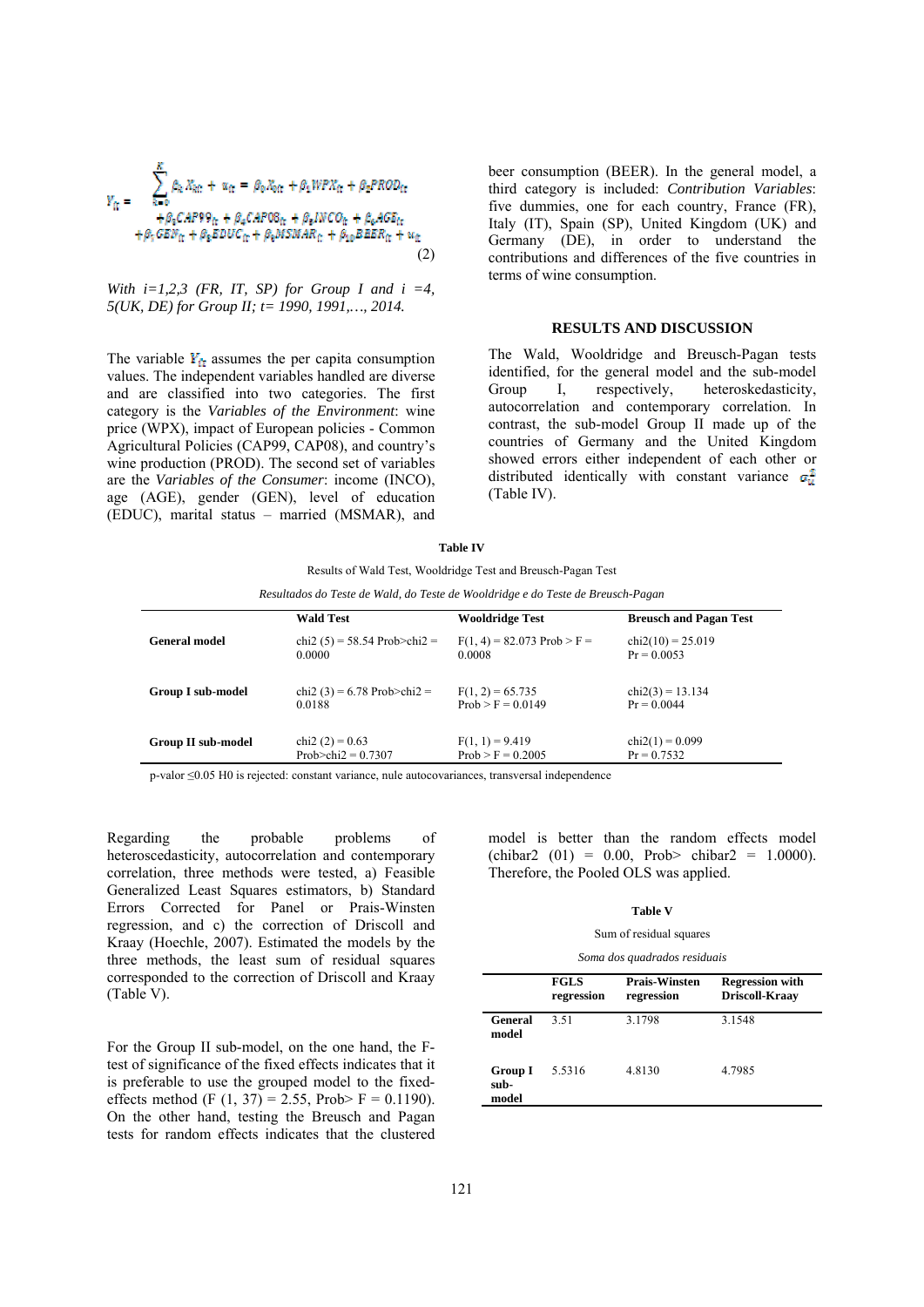The results of these analyzes are summarized in Table VI.

The *Environment Variables* present the expected behavior. Thus, the price variable (WPX) has relevance in the explanation of consumption; although in the producing countries, the segmentation in consumer prices makes this variable less determinant.

| Wine Consumer Profiles in Europe           |                                        |                                       |                                           |  |  |  |  |  |
|--------------------------------------------|----------------------------------------|---------------------------------------|-------------------------------------------|--|--|--|--|--|
| Perfis dos consumidores de vinho na Europa |                                        |                                       |                                           |  |  |  |  |  |
|                                            |                                        |                                       |                                           |  |  |  |  |  |
| <b>WPX</b>                                 | <b>General model</b><br>$-6.223391***$ | <b>Group I sub-model</b><br>0.0364402 | <b>Group II sub-model</b><br>$-1.004847*$ |  |  |  |  |  |
|                                            | $(-9.65)$                              | (0.07)                                | $(-1.84)$                                 |  |  |  |  |  |
| <b>PROD</b>                                | 1.1809                                 | 3.7609***                             | 5.4409                                    |  |  |  |  |  |
|                                            | (0.98)                                 | (3.34)                                | (1.51)                                    |  |  |  |  |  |
| CAP99                                      | $-3.620398**$                          | $-8.446647**$                         | 0.7233149                                 |  |  |  |  |  |
|                                            | $(-2.19)$                              | $(-2.39)$                             | (0.83)                                    |  |  |  |  |  |
| <b>CAP08</b>                               | -9.526658***                           | $-17.61166***$                        | $-0.2896482$                              |  |  |  |  |  |
|                                            | $(-3.78)$                              | $(-4.17)$                             | $(-0.24)$                                 |  |  |  |  |  |
| <b>INCO</b>                                | $0.0005674***$                         | 0.0007207**                           | 0.0004293***                              |  |  |  |  |  |
|                                            | (4.91)                                 | (2.64)                                | (5.52)                                    |  |  |  |  |  |
| AGE                                        | $-0.044696$                            | $-0.0854295$                          | $-0.4026052*$                             |  |  |  |  |  |
|                                            | $(-0.20)$                              | $(-0.11)$                             | $(-1.75)$                                 |  |  |  |  |  |
| <b>GEN</b>                                 | $-0.7302839$                           | 2.045287                              | $-0.5856373$                              |  |  |  |  |  |
|                                            | $(-0.65)$                              | (1.21)                                | $(-0.93)$                                 |  |  |  |  |  |
| <b>EDUC</b>                                | $-4.579146***$                         | $-4.665667**$                         | 8.283221*                                 |  |  |  |  |  |
|                                            | $(-3.37)$                              | $(-2.32)$                             | (1.60)                                    |  |  |  |  |  |
| <b>MSMAR</b>                               | 4.4706                                 | $-8.5306*$                            | 0.0000255***                              |  |  |  |  |  |
|                                            | (0.86)                                 | $(-1.74)$                             | (4.46)                                    |  |  |  |  |  |
| <b>BEER</b>                                | $-0.1497518*$                          | $-0.1327282**$                        | 0.0074822                                 |  |  |  |  |  |
|                                            | $(-1.67)$                              | $(-2.11)$                             | (0.27)                                    |  |  |  |  |  |
| FR                                         | 100.4701***                            |                                       | $\overline{a}$                            |  |  |  |  |  |
|                                            | (9.25)                                 |                                       |                                           |  |  |  |  |  |
| IT                                         | 55.00179***                            |                                       |                                           |  |  |  |  |  |
|                                            | (7.00)                                 |                                       |                                           |  |  |  |  |  |
| SP                                         | 49.03495***                            |                                       |                                           |  |  |  |  |  |
|                                            | (7.07)                                 |                                       |                                           |  |  |  |  |  |
| UK                                         | 87.33526***                            |                                       |                                           |  |  |  |  |  |
|                                            | (12.33)                                |                                       |                                           |  |  |  |  |  |
| DE                                         | 49.95386***                            |                                       |                                           |  |  |  |  |  |
|                                            | (4.77)                                 |                                       |                                           |  |  |  |  |  |
| Cons                                       |                                        | 23.69432**                            | 2.460917                                  |  |  |  |  |  |
|                                            |                                        | (2.57)                                | (0.25)                                    |  |  |  |  |  |
|                                            |                                        |                                       |                                           |  |  |  |  |  |
| F                                          | 2141.71                                | 77.20                                 | 67.59                                     |  |  |  |  |  |
| Prob > F                                   | 0                                      | $\mathbf{0}$                          | 0                                         |  |  |  |  |  |
| <b>R-squared</b>                           | 0.9935                                 | 0.8779                                | 0.9481                                    |  |  |  |  |  |
| <b>Root MSE</b>                            | 3.1548                                 | 4.7985                                | 1.1867                                    |  |  |  |  |  |

**Table VI** 

\*p<0.10; \*\*p<0.05; \*\*\*p<0.001. Between parentheses, estimated coefficients t-statistics.

Wine production (PROD) is not relevant in terms of impacting to the general profile of the European wine consumer, countries that combine wine production and imports. This relates to the consumption of wine in the net importing countries (sub-model Group II), where the variable is also not significant. However, in the producing countries (sub-model Group I), and as expected, the variable is significant; the countries that produce the most are the ones which consume the most.

With regard to the European regulation of the Common Agricultural Policy (CAP), which seeks to promote domestic consumption, they have not favored wine consumption, having an internal negative influence on producing countries and showing irrelevancy to net importers countries. The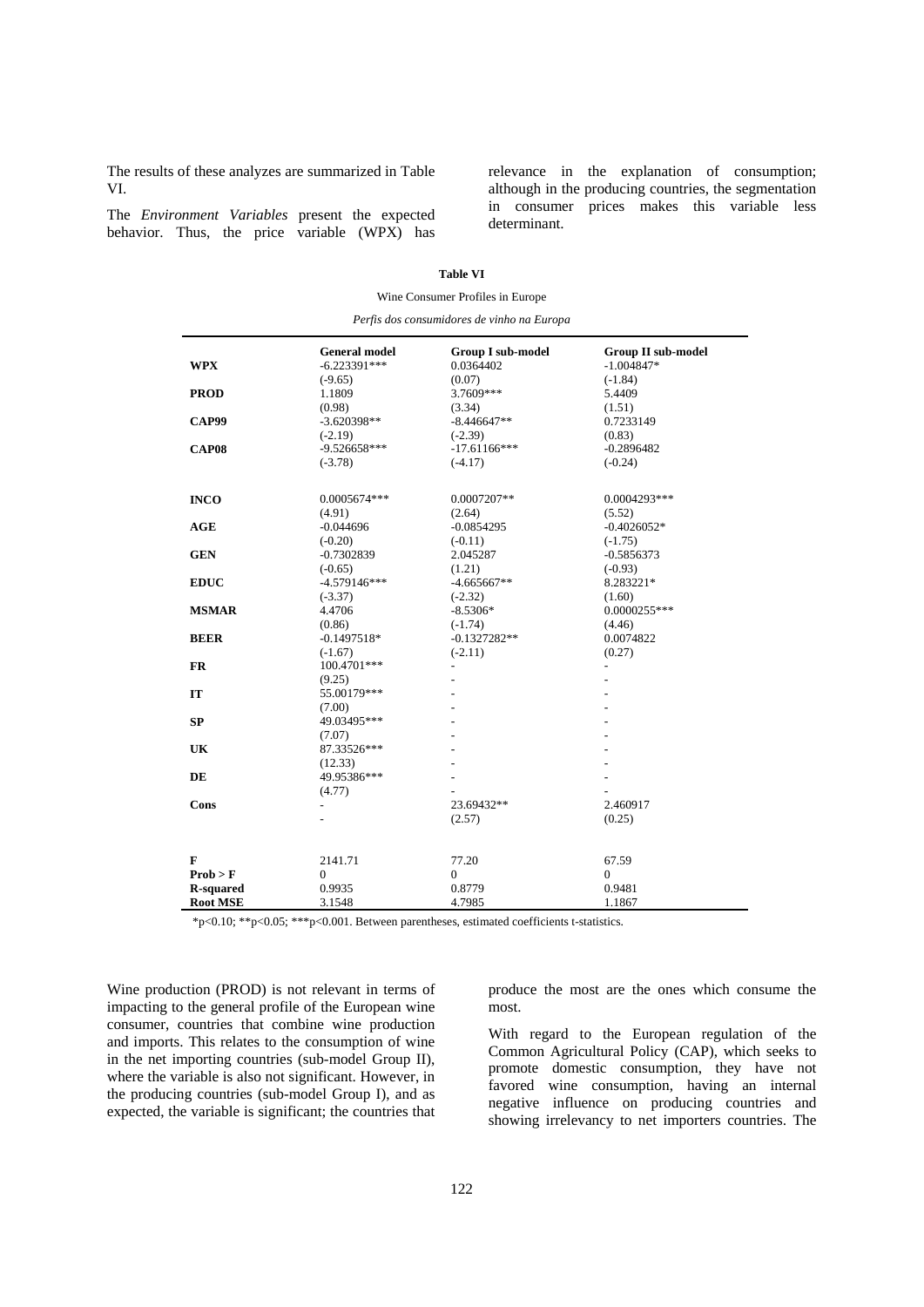CAP from 2008 has had a more negative influence than that of 1999.

The behavior of the *Consumer Variables* is key in the interpretation and description of the European wine consumer's profile in the last twenty five years.

Income (INCO) is significant and positive, as expected, indicating that the higher the per capita income is the higher the level of wine consumption. This is clearly in line with the fact that wine consumption has a high income elasticity, very determinant for its product segmentation. This is evidently happening in the three defined profiles, the general European profile, the European producers' profile, and the European net importers' profile, where a higher per capita income implies more accessibility in consumption and more differentiated and segmented purchasing strategies.

Neither the differentiation by age (AGE), nor gender (GEN), has a decisive influence on the aggregate consumption of wine. This fact confirms that women are approaching the dynamics of consumption of men, and that young people approach the more mature generations (classic consumers). In Group II wine consumption enters the younger generations. This information may lead us to assume there could be soon an interesting break point, a potential structural change of wine consumption where "*millennials*" will be the public-objective of the sustainability of wine consumption in Europe, an extremely important fact for the viability of the sector.

Regarding the consumer's education level (EDUC), the lower the education level, the more wine consumption is expected in the general European wine consumer profile and the European producers' profile. It is in the European net importers' profile that higher consumption is associated with a higher degree, making wine a drink with a more qualitative and less quantitative profile for this group of consumers in the United Kingdom and Germany. The consumption of wine in these countries has a biased component to a more informed and qualified demand.

On the case of married marital status (MSMAR), the European net importers' profile also favors the consumption of wine with a greater number of married couples, which implies that family consumption and restaurant's consumption is more propitious. To the general European wine consumer profile and the European producers' profile, marital status does not represent any significant difference, all types of people consume wine.

Finally, it could be said the beer (BEER) traditionally should be considered as a substitute good for wine, since an increase in beer consumption may lead to a reduction in wine consumption. This is happening and defining the general European wine consumer profile and the European producers' profile, but it is not a fact in the definition of the European net importers' profile, where there is no substitution effect, clearly deriving in a division of differentiated products, uncompetitive among them. This ensures and consolidates the growth of wine consumption in large importing countries (Germany and the United Kingdom), regardless of the customary presence of beer consumption.

These are some interesting results that come from the empirical analysis of Table VI; the European producers' profile (France, Italy, and Spain) shows still some clear differences with the European net importers' profile (United Kingdom and Germany). The empirical description of consumers from Germany and the United Kingdom presents their wine consumer profile with higher income, married, and higher level of education than those consumers of the European producers' profile, and the general European profile.

These results for the European net importers' wine consumer profile (sub-model Group II, Germany and the United Kingdom) are similar to those described by Villanueva *et al.* (2015) for nowadays American wine consumers' profile. Anglo-Saxon Germanic European (Germany and the United Kingdom) wine consumers present a socio-economic and demographic profile closer to the profile of American (United States) wine consumers than to their counterparts in Europe, Latin European wine consumers (France, Italy, and Spain).

The behavior of the *Contribution Variables* of the general model allows us to verify that the countries have been decisive in the dynamics of wine consumption, albeit to a very different degree. Of note are France, as still the major producer and consumer of wine in Europe, and the United Kingdom, which maintains its status of largest importer and international target market. Then there is, at a distant place, Germany, and the other two classic producers, Italy and Spain, which lose quantitative weight among the privileged places of wine consumption.

### **CONCLUSIONS**

Although wine consumption has quantitatively converged towards an unified and close value for most of the European countries (Smith and Mitry, 2012), the article presents that net importers wine consuming countries in Europe, in this case Germany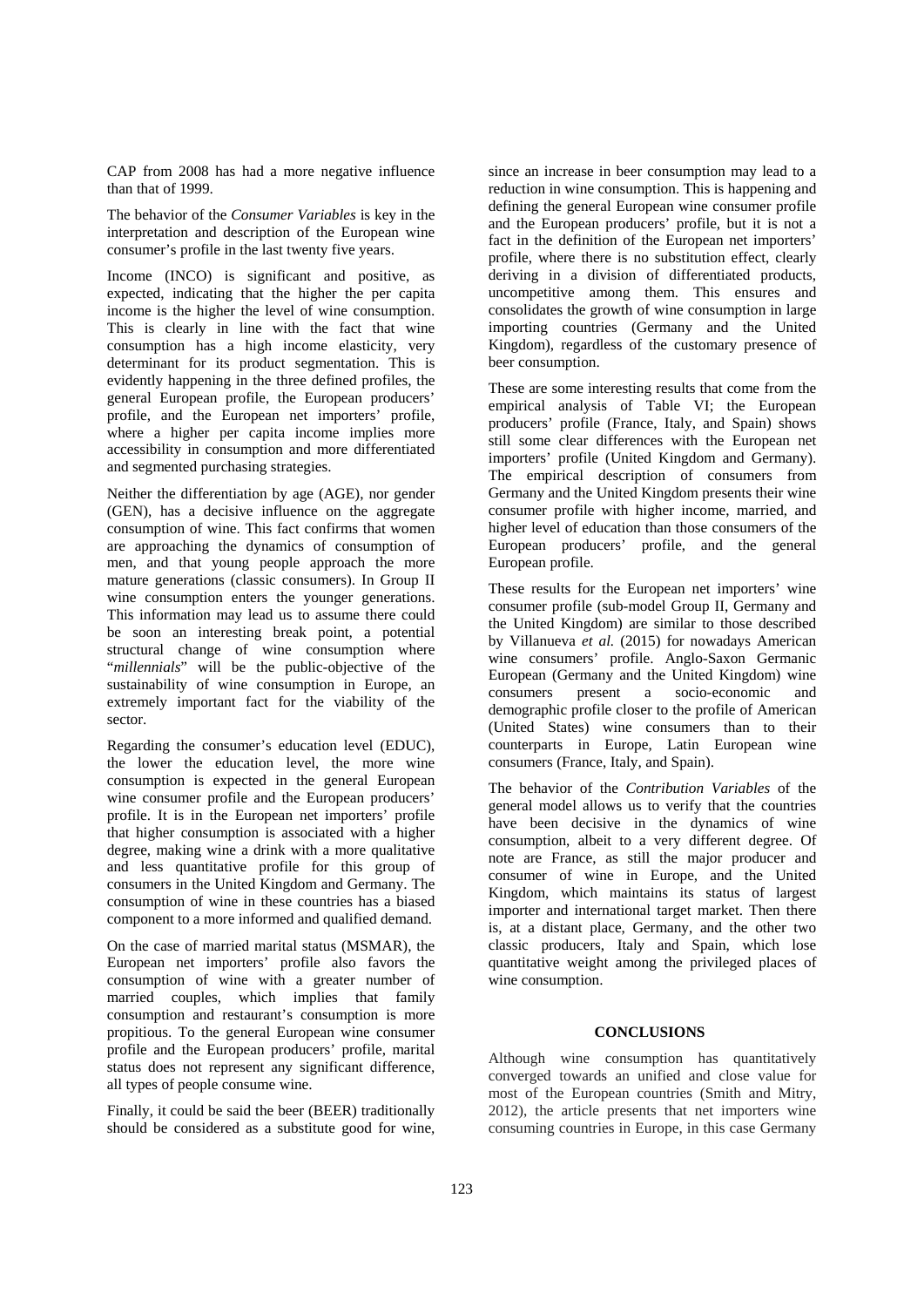and the United Kingdom, have wine consumers that are demographically different compared to the traditional European wine consumer's profile from the producing wine countries, in this case France, Italy, and Spain. There are still major differences in the wine consumer profiles of both types of countries.

Through an econometric analysis of different demographic, production, consumption, and environmental variables, the article shows that wine consumers in Germany and the United Kingdom have different profiles to those of France, Italy, and Spain. The empirical description of consumers from Germany and the United Kingdom, alike to those of

### **REFERENCES**

Aizenman J., Brooks E., 2005. Globalization and taste convergence: The case of wine and beer. *NBER* WPNo. 11228.

Anderson K., 2010. The world in globalizing wine markets: lessons from Australia. *Wine Eco. Res. Centre* (University of Adelaide) WPNo.0910.

Anderson K., Nelgen S., 2011. *The global wine statistical compendium*, 1961–2009. University of Adelaide, University of Monash and Government of Australia, Adelaide.

Antoniolli E., Alturria L., Ceresa A., Solsona J., Winter P., Galiotti H., Fonzar A., 2011. Vinos de Mendoza: relación precio en góndola versus calidad en degustación a ciegas. *Rev. FCA UNCuyo*, **43**, 111-125.

Aparicio J., Márquez J., 2005. Diagnóstico y especificación de modelos panel en stata 8.0. *Div. Est. Pol. IDE,* **1**, 1-11.

Bardaji I., 1993. El vino en EEUU (Wine in the U.S.A.). *Rev. Estud. Agro-Soc.*, **163**, 219-257.

Barisan L., Boatto V., Rossetto L., Salmaso L., 2015. The knowledge of Italian wines on export markets. *Brit. Food J.*, **117**, 117-138.

Bentzen J., Eriksson T., Smith V., 2001. Alcohol consumption in European countries: Time series based test of convergence. *Cah. Econ. Sociologie Rurales*, **60-61**, 60-74.

Bentzen J., Nannerup N., Smith V., 1998. Testing the βconvergence hypothesis on the alcohol consumption in the European OECD countries. *Cah. Sci. l'IECV*, **2**, 1-10.

Bernabéu R., Díaz M., Olivas R., Olmeda M., 2012. Consumer preferences for wine applying best-worst scaling: A Spanish case study. *Brit. Food J.,* **114**, 1228-1250.

Boatto V., Defrancesco E., Trestini S., 2011. The price premium for wine quality signals: Does retailers' information provision matter? *Brit. Food J.*, **113**, 669-679.

Briz i Godino I., 2002. Producción y consumo. *In: Análisis Funcional: su aplicación al estudio de sociedades*. 43-51. BAR International Series 1073, Madrid.

Bruwer J., Li E., 2007. Wine-related lifestyle (WRL) market segmentation: Demographic and behavioral factors. *J. Wine Res.*, **18**, 49–66.

Bruwer J., Li E., Reid M., 2002. Segmentation of the Australian wine market using a wine-related lifestyle approach. *J. Wine Res.*, **13,** 217-242.

the United States, presents their wine consumer profile with higher income, married, and higher level of education than those consumers of the European wine producers' profile, and the general wine European profile.

The designed model has been able to detect certain novelties not previously captured in the literature, which can give clues and signs in order to pursue further qualitative analysis of wine consumers and wine consumption dynamics and its sustainability in traditional consumer countries and new consumer countries.

Camillo A.A., 2012. A strategic investigation of the determinants of wine consumption in China. *IJWBR*, **24**, 68-92.

Caracciolo F., Cembalo L.,Pomarici E., 2013. The hedonic price for an Italian grape variety. *Ital. J. Food Sci.,* **25**, 289-294.

Casini L., Corsi A.,Goodman S., 2009a. Consumer preferences of wine in Italy applying best‐worst scaling. *IJWBR*, **21**, 64-78.

Casini L., Rungie C. ,Corsi A. M., 2009b. How loyal are Italian consumers to wine attributes? *J. Wine Res.*, **20**, 125-142.

Castillo J.S., Compés R., García Álvarez-Coque J.M., 2014. La regulación vitivinícola. Evolución en la UE y España y situación en el panorama internacional. *Serie Eco*, **23**, 272-310.

Castillo J.S., Rodríguez M., 2009. Determinantes de la evolución del mercado de vino en España. *Distr. y Cons.*, **108**, 70-89.

Dal Bianco A., Boatto V., Caracciolo F., 2013. Cultural convergences in world wine consumption. *Rev. FCA UNCuyo*, **42,**  219-231.

De-Magistris T., Gracia A., Albisu L., 2014. Wine consumers' preferences in Spain: an analysis using the best-worst scaling approach. *Span. J. Agric. Res.*, **12**, 5-29.

Duarte Alonso A., 2012. Promotional efforts of muscadine wines and muscadine-related products: the case of southern United States wineries. *Int. J. Consum. Stud.,* **36**, 702–709.

Euromonitor, 2015. *Euromonitor passport global market information database.* Retrieved at http://www.euromonitor.com Accessed January 30, 2017.

Estrella Orrego M., Defrancesco E., Gennari A., 2012. The wine hedonic price models in the "Old and New World": state of the art. *Rev. FCA UNCuyo*, **44**, 205-220.

Folwell R.J., Hardy Jr. A.R., Mccracken V.A., Price D.W., 1991. Impacts of state laws on the consumption of wine per capita. *Int. J. Consum. Stud.,* **15**, 107–115.

Gallego L., 2014. *El mercado del vino en Estados Unidos*. 90 p. ICEX, Madrid.

Gallet C., 2007. The demand for alcohol: a meta-analysis of elasticities. *Austr. J. Agric. Res. Eco.,* **51**, 121-135.

Gil J., Sánchez M., 1997. Consumer preferences for wine attributes: a conjoint approach. *Brit. Food J.*, **99**, 3-11.

Hoechle D., 2007. Robust standard errors for panel regressions with cross–sectional dependence". *Stata J.,* **7**, 281-312.